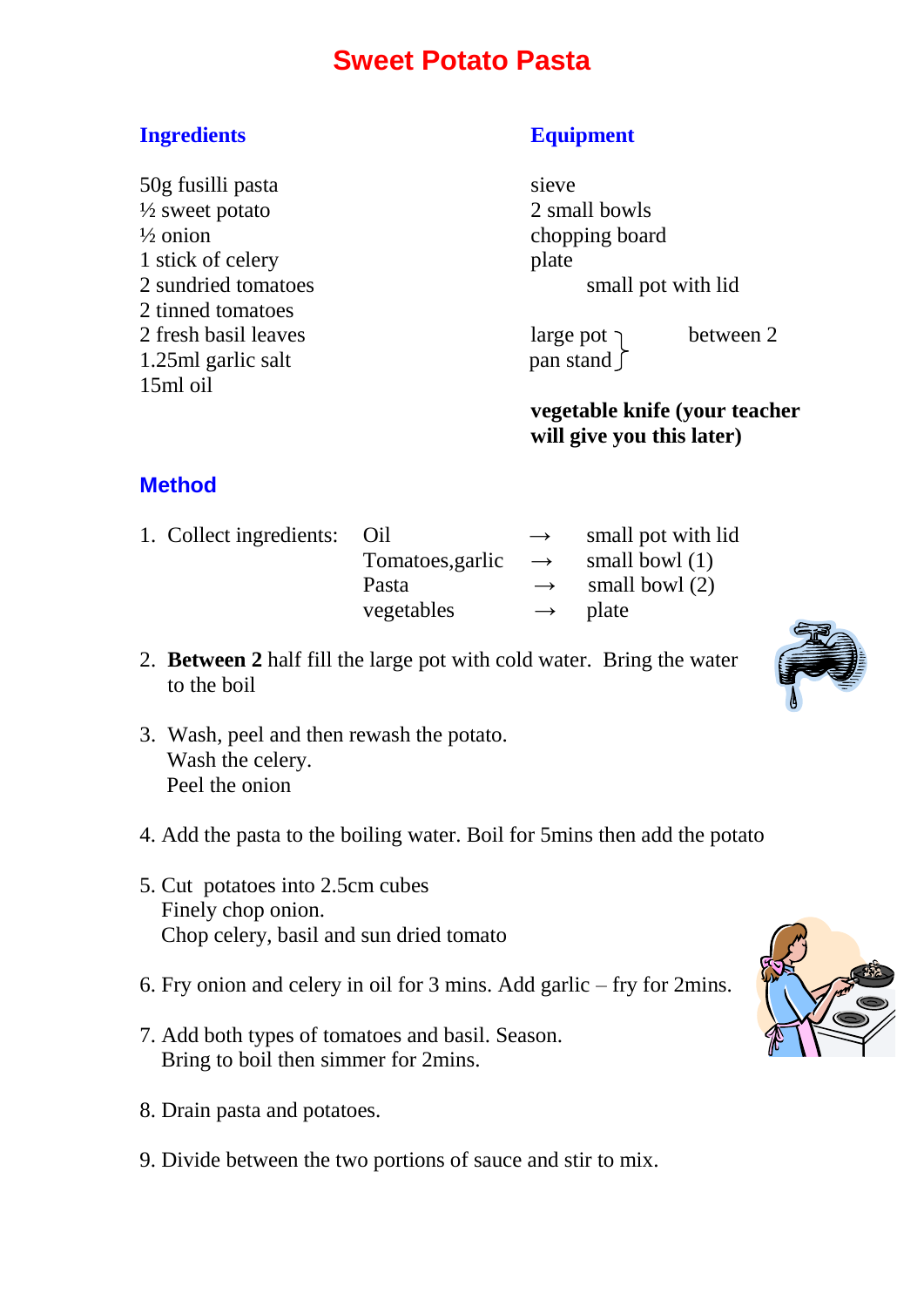## **Savoury Mince**

## **Ingredients Equipment**

| 50g Quorn Mince<br>$\frac{1}{2}$ onion<br>$\frac{1}{4}$ green pepper<br>$\frac{1}{2}$ carrot<br>2 tinned tomatoes |   | pot stand<br>1 small pot with lid<br>grater<br>chopping board<br>sieve |
|-------------------------------------------------------------------------------------------------------------------|---|------------------------------------------------------------------------|
| $\frac{1}{2}$ vegetable stock cube<br>1x5ml tomato puree<br>1x15ml oil<br>75ml water                              |   | 2 small bowls<br>1 plate<br>measuring jug<br>1 large pot - between     |
| pinch mixed herbs                                                                                                 | 2 | Sharp knife (your                                                      |

**teacher** 

**will give you this** 

**later)**

## **Method**

**1. Collect ingredients;**   $veq$ edetables  $\rightarrow$  plate oil pan with lid tomatoes, tomato puree, stock cube, herbs & mince  $\rightarrow$  small bowl (no1) Pasta  $\overline{\phantom{a}}$  small bowl (no2)

2. Peel and **finely chop onion**. Wash and **dice green pepper**. Wash, peel and **grate carrot**.

- 3. Heat oil in small pot, add the vegetables and fry gently for 3 minutes.
- 4. **Add all** the ingredients from small bowl (no1) along with 75ml water.
- 5. Place onto the heat and bring to the boil. Reduce the heat and **simmer** the mince mixture with a **lid** on for **15 minutes**.
- 6. **Between 2** Half fill a large pan with cold water and bring to the boil.
- 7. When the water is boiling, add the pasta and **cook** for **10 minutes**
- **8. Drain** pasta then divide **between 2**
- 9. Arrange pasta around the edge of your dish. Carefully spoon the mince mixture into the centre of the pasta.
- 10. Serve





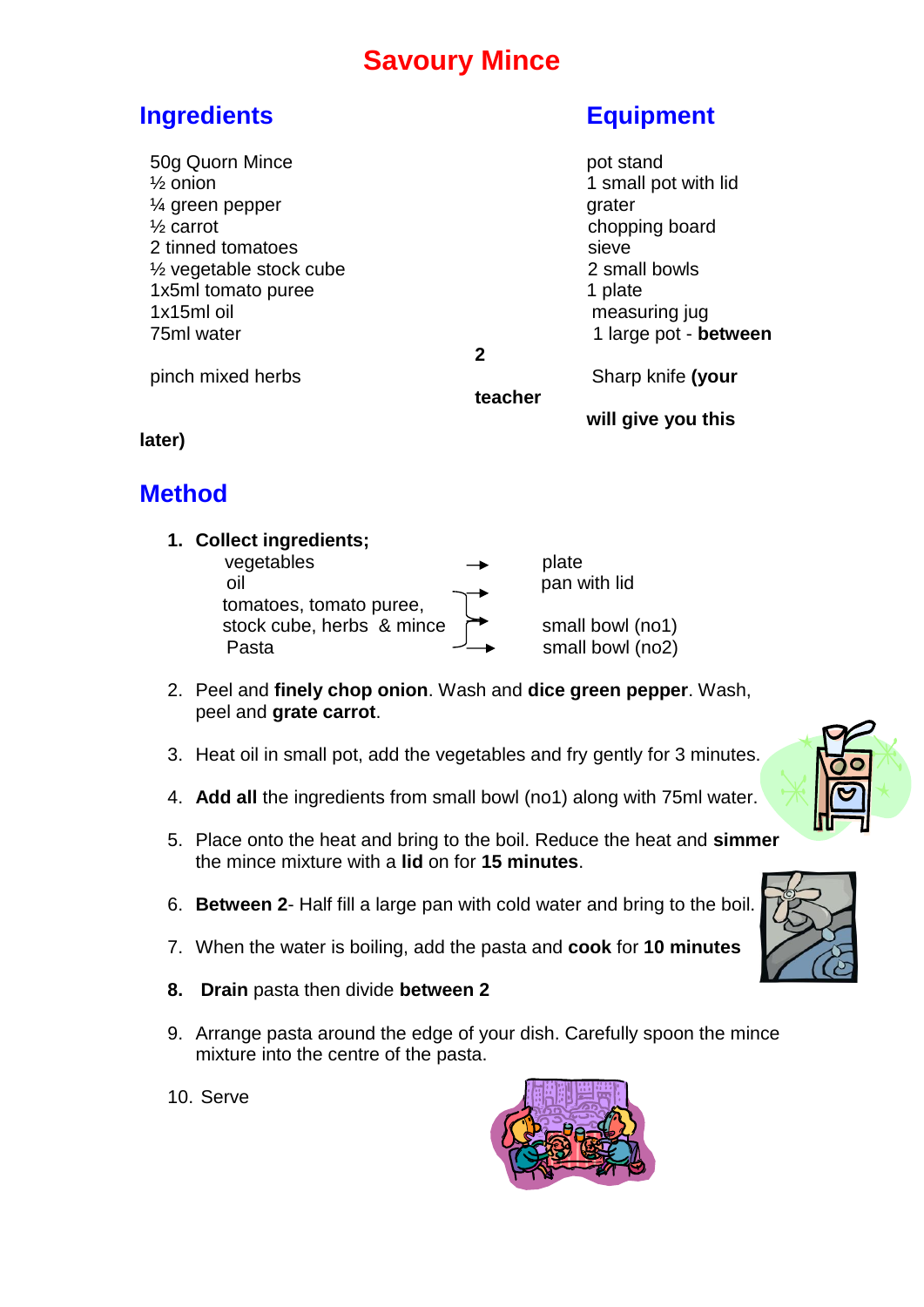# **Cheese and Tomato Pinwheels**

### **Ingredients Equipment**

150g SR flour Large bowl Pinch cayenne pepper Sieve 50g margarine Plate 50g cheese Grater 100ml milk (approx) Measuring jug 2 x 15ml pizza topping Small bowl 1.25ml mixed herbs Rolling pin

Baking tray





## **Method**

4. Set oven at **200°C.** Grease baking tray

| 5. Collect ingredients: Flour, cayenne pepper $\rightarrow$ sieved into large bowl |                                               |                             |
|------------------------------------------------------------------------------------|-----------------------------------------------|-----------------------------|
|                                                                                    | Pizza topping, herbs $\rightarrow$ small bowl |                             |
|                                                                                    | Milk                                          | $\rightarrow$ measuring jug |
|                                                                                    | Margaine, cheese                              | ξ<br>$\rightarrow$ plate    |

- 6. Grate cheese. Cut margarine into 8 pieces and add to the flour.
- 7. Using your fingertips, rub the margarine into the flour until the mixture resembles breadcrumbs.
- 5. Add in half the grated cheese.
- 6. Add most (**but not all** ) of the milk and mix to an elastic dough **add more if required.**
- 7. Knead the dough and roll out into a rectangle 20cm x 25cm.
- 8. Spread the pizza topping over the base Sprinkle the cheese over the base.
- 9. Roll up and cut into 8 pieces. Place on baking tray
- 10. Bake for 15mins.

## **Remember to use oven gloves**





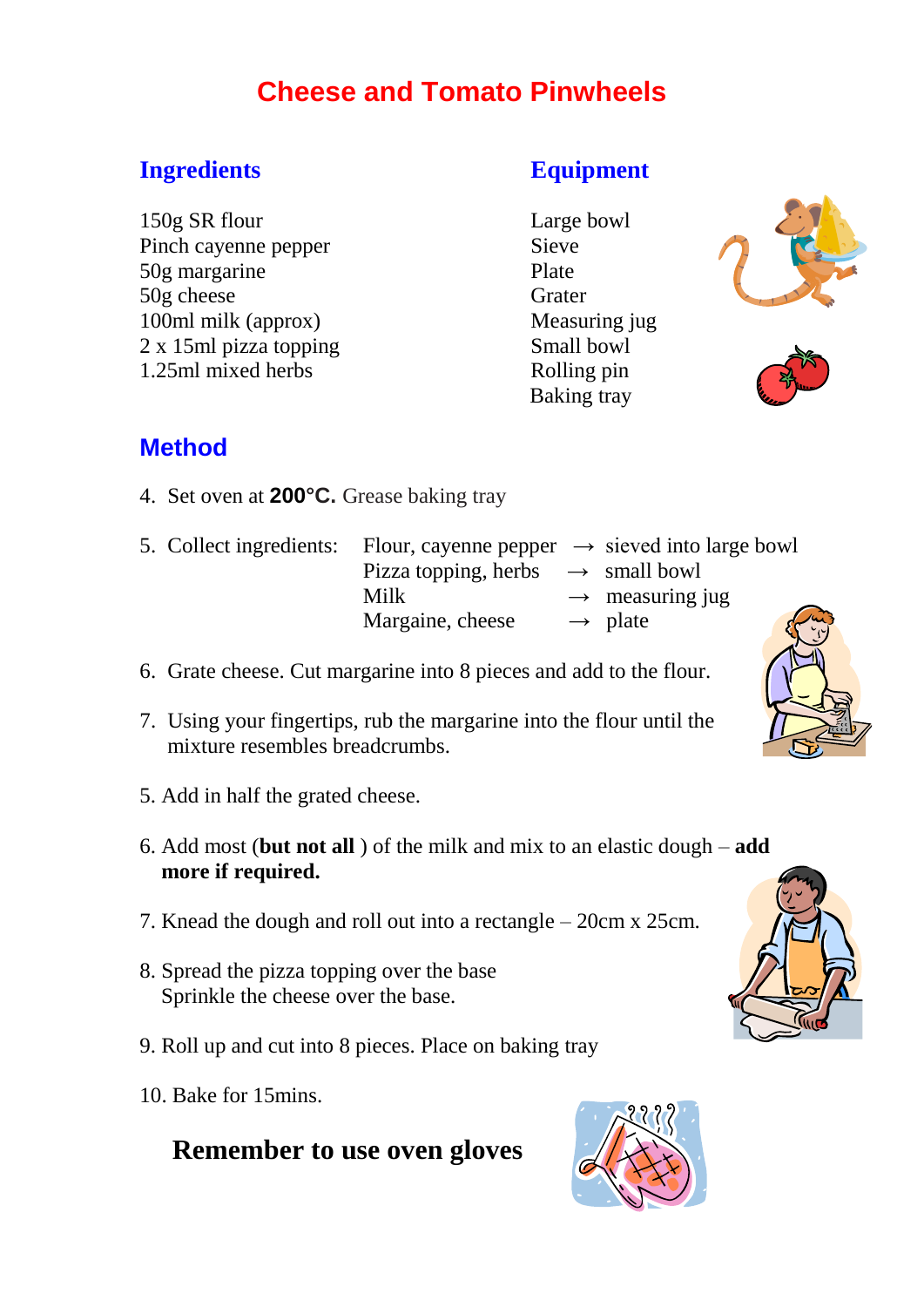## **Sausage Risotto**

### **Ingredients Equipment**

2 low fat sausages small pot with lid  $\frac{1}{2}$  onion 2 plates 1 mushroom sieve 2x15ml frozen mixed vegetables small bowl 1x15 ml spoon sweetcorn measuring jug <sup>1/2</sup> vegetable stock cube chopping board 1x15 ml spoon Worcester sauce pot stand 1x15ml spoon vegetable oil 160ml water vegetable knife **(your teacher** 50g rice **will give you this later)**

Table Top Grill **(between 4)**

### **Method**

**1. Collect ingredients;** 

| oil                         | small pot        |
|-----------------------------|------------------|
| onion & mushroom            | paper towel      |
| rice                        | sieve on a plate |
| frozen veg, stock cube,     |                  |
| worcester sauce & sweetcorn | small bowl       |
| water                       | measuring jug    |
| sausages                    | plate            |
|                             |                  |

- 2. **Wash** the rice in a sieve.
- 3. Peel and **finely chop** onion. Wash and **slice** mushroom.
- 4. Heat oil in a small pot, add onion and rice. **Gently fry** for 4 minutes **stirring all the time.**
- 5. **Add** the rest of the ingredients and seasoning.
- 6. Simmer over a **low heat** for 15 minutes until the rice is soft and all the water has been absorbed. ( You may need to add a little more boiling water)
- 7. **Preheat** the table top grill.
- 8. Grill the sausages for 5 minutes.
- 9. Cut **each** sausage into **six pieces** using your knife and fork. Stir the sausages into the rice mixture.
- 10.Serve.



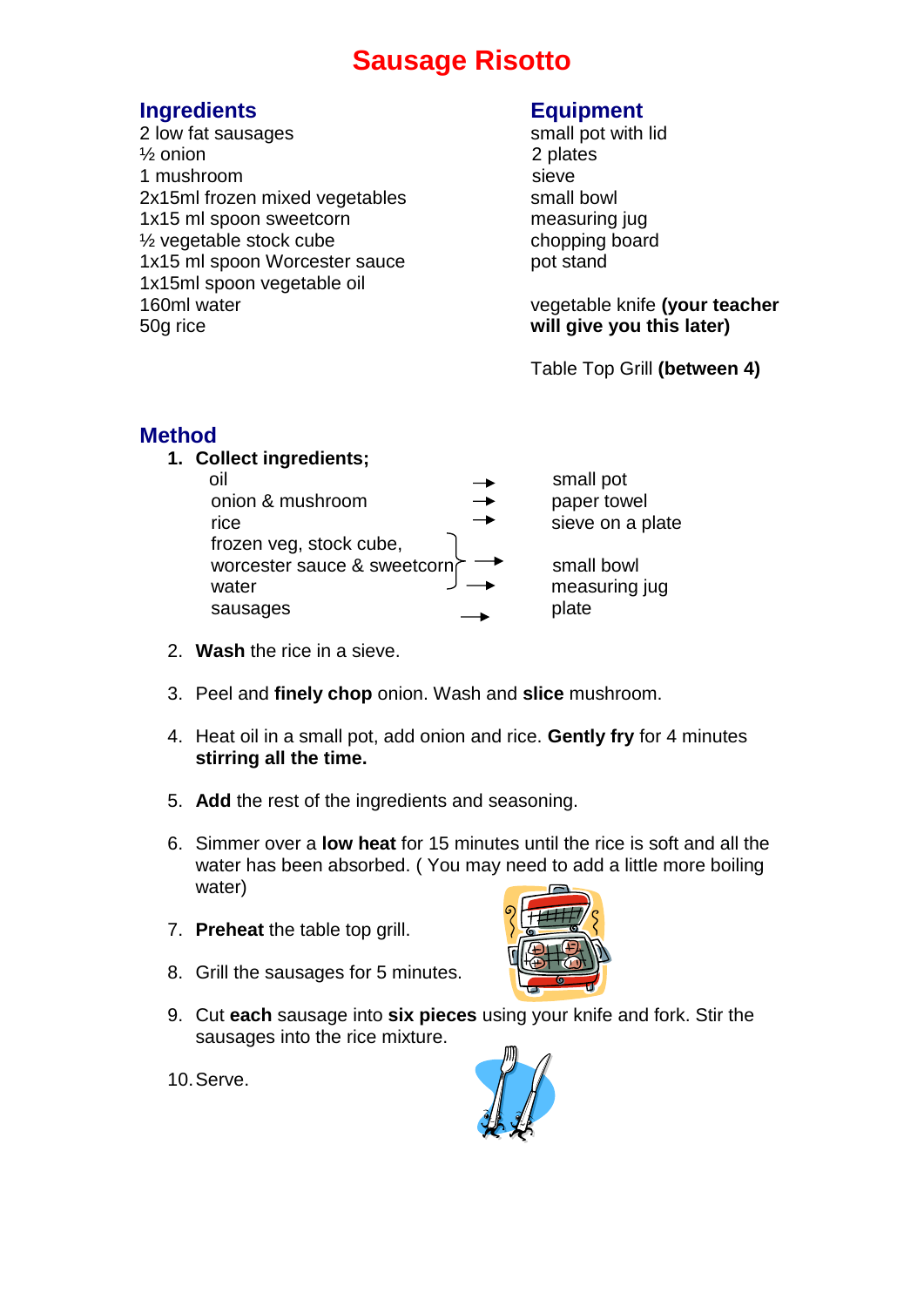# **Fried Rice**

### **Ingredients Equipment**

 3 slices of cooked chicken 1 large pan **(between 2)** 75g long grain rice sieve (between 2) 2 x 15ml oil 2 small bowls  $\frac{1}{2}$  egg plate  $\frac{1}{2}$  clove of garlic chopping board 1 spring onion pot stand 1 mushroom 3 x 15ml frozen mixed vegetables **sharp knife & wok** 1 x 15ml soy sauce (**your teacher will give you** 

 **these later)**

### **Method**

- 1. Collect ingredients: chicken, frozen veg  $\rightarrow$  plate rice  $\rightarrow$  small bowl (1)  $\overrightarrow{O}$ il  $\rightarrow$  wok egg, soy sauce  $\rightarrow$  small bowl (2) vegetables → paper towel
- 2. **Between 2** half fill the pan with cold water, add a little salt. Bring to the boil. Add both sets of rice and cook for 10-12 minutes.
- 3. Crush or finely chop garlic. Slice mushrooms. Cut spring onions diagonally into 2.5cm strips. Slice the chicken.



- 4. Drain the cooked rice. Divide between the two woks.
- 5. Add all of the vegetables and chicken to the wok. Fry on a medium heat for 3 minutes.
- 6. Stir in the egg and soy sauce. Fry for 1 minute.



7. Serve.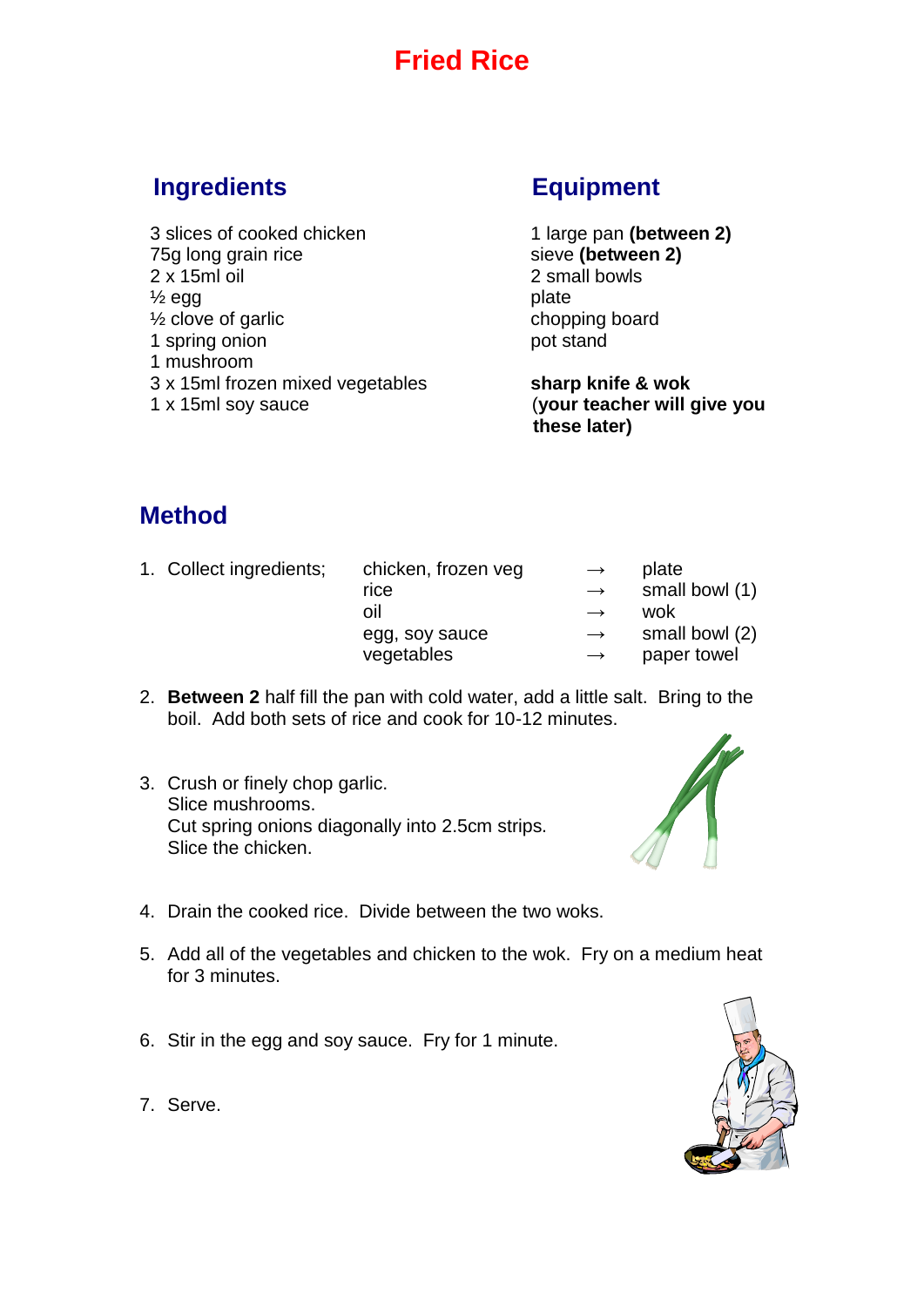### **CHICKEN CHOW MEIN**

### **Ingredients**

75g Chinese Noodles 15ml Oil 1 Spring Onion ½ Carrot ¼ Green Pepper 3x15ml Frozen Peas 50g Frozen Green Beans 5ml Sugar 2.5ml Rice Wine 3 Slices of Cooked Chicken 2x15ml Beansprouts 15ml Soy Sauce **Salt** 

### **Method**

- 1) Collect all of your ingredients.
- 2) Grate carrot, chop spring onion and slice green pepper.
- 3) Cook the noodles in boiling salted water for 4-5 minutes, drain using a sieve and set aside on a plate.
- 4) Add oil to frying pan and heat. Add the onions, carrot and peppers and stir-fry for 2-3 minutes.
- 5) Add salt, sugar and rice wine, beansprouts and sliced chicken. Cook for 2-3 minutes.
- 6) Add the cooked noodles and soy sauce. Cook for 1-2 minutes and then serve.